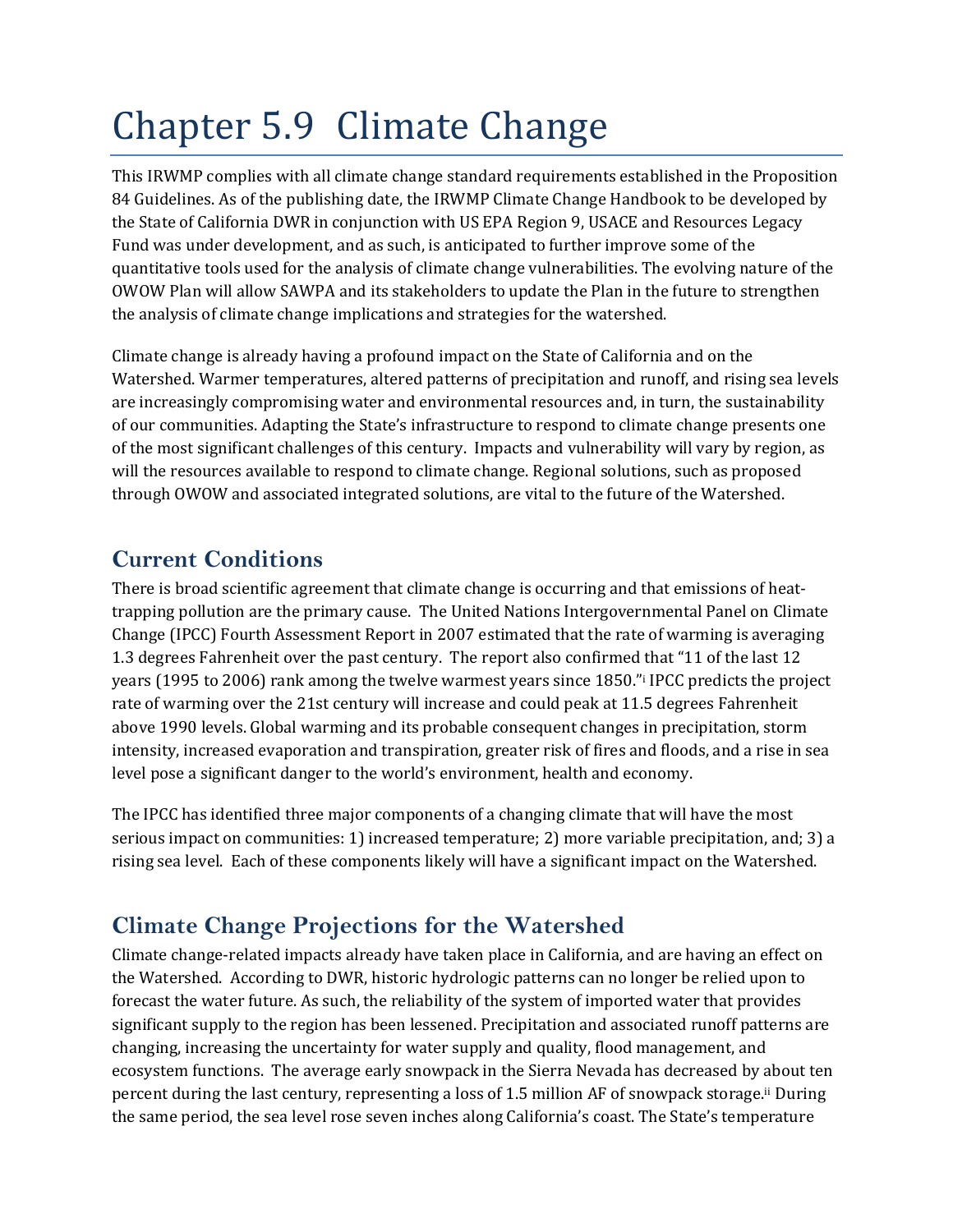also has risen 1 degree Fahrenheit. Most of the increased temperature readings are at night and during the winter season, with higher elevations showing the greatest increase. Rainfall has become increasingly variable, with southern California experiencing both its driest and wettest years on record within the past decade.

However, projections about future impacts of climate change on the Watershed region remain, like all projections, uncertain. Current temperature and precipitation forecasts are derived from large scale atmosphere‐ocean general circulation models that are not easily applied to discrete geographic regions such as the Watershed. More than 20 of these models exist worldwide, and most give quantitatively different forecasts for southern California.iii There is value in using predictive models to develop scenarios that aid in planning for the future. Impacts of climate change are likely to occur, and there are risks associated with not planning for future impacts because predictive models are imprecise.

# **Methodology**

With the assistance of the RAND Corporation, an evaluation of the key climate change drivers and the Watershed's vulnerabilities were developed. In 2006, the RAND Corporation partnered with the National Science Foundation to prepare and evaluate case studies addressing water management decision making under conditions of abrupt climate change.

Weather projections for the Watershed region, reflective of climate changes predicted by the scientific community's global climate models, were developed. These data were then used with a water management model to evaluate how various water management scenarios for the region would perform under different scenarios of climate and other management options.

The probable scenarios affecting water supplies in the Watershed included increased temperature, but variable precipitation levels. It also was recognized that the statewide climate trends likely would result in reduced snowpack and runoff amounts, in turn, reducing the amount of water that was likely to be available for imports into the region.

The baseline case for water management was IEUA's 2005 Urban Water Management Plan (UWMP). This plan emphasizes development of local supplies and a reduced dependence on imported water supplies. Under base year conditions, approximately 70% of the water supplies are from local sources (e.g., groundwater, recycled water, and desalted groundwater supplies). These ratios of potential water supply sources are relatively common throughout the Watershed, but some regions are more dependent on imported water and a few, less so. However, the UWMP projects the ability to meet nearly 80% of the service area water demands by 2025.

The RAND study showed that the 2005 UWMP performs well under many potential climate change scenarios. However, significant risks to water supply exist if nothing more is done now or in the future to develop additional local supplies. The core vulnerability in the UWMP was the region's continued reliance on imported water supplies, when climate change scenarios showed that imported supplies were severely impacted by declines in precipitation statewide. The most costeffective scenarios were those which included significant improvements in local water use efficiency along with the development of additional conjunctive use and recycled water programs.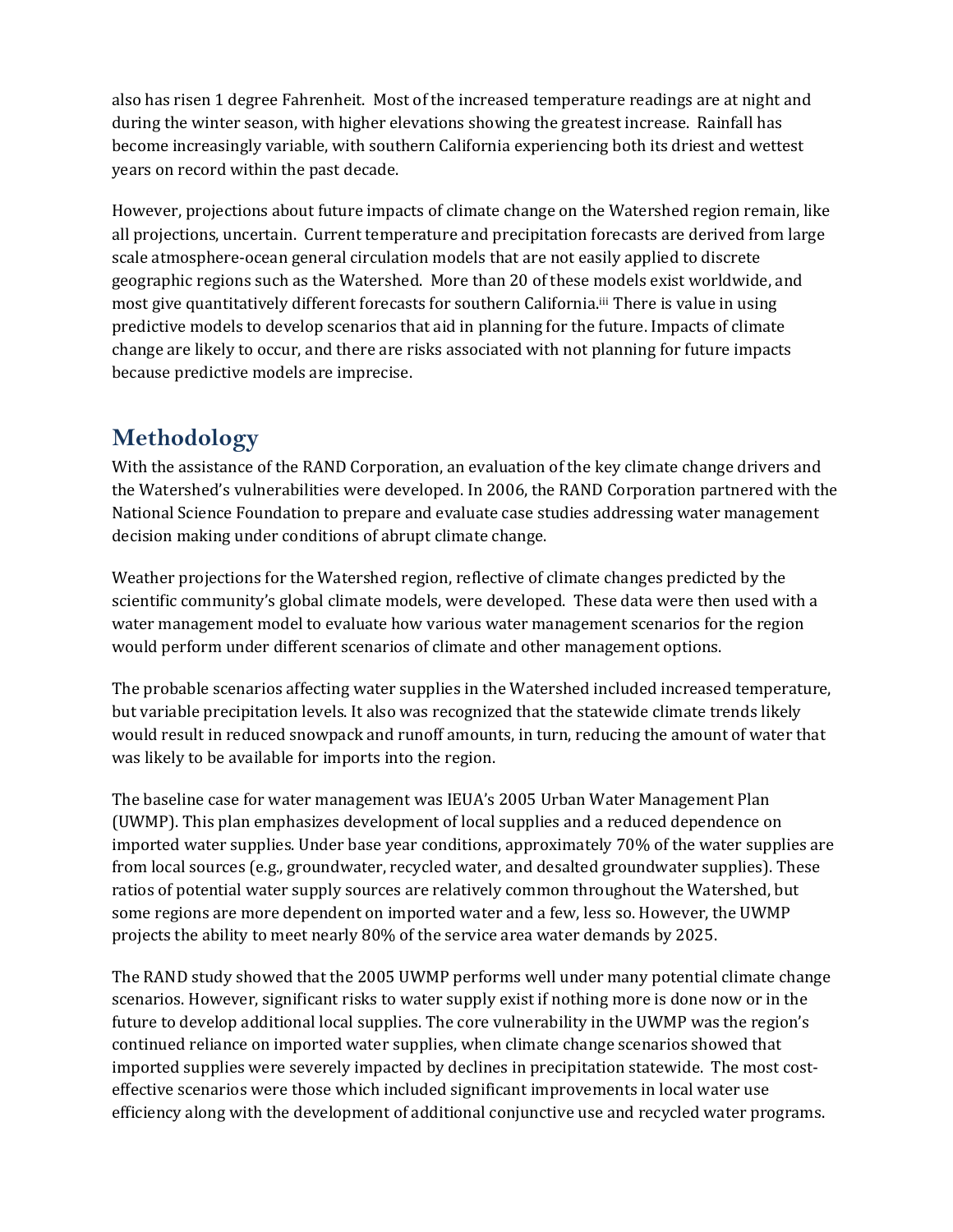Using the large‐scale models to run thousands of possible scenarios, RAND generated probabilistic forecasts for southern California which was the smallest geographic scale to which these probabilistic models can be applied. Based on these model projections, RAND concluded the following regional impacts were likely to occur within the Watershed over the next 30 years.

## **Temperature**

**Figure 5.91** shows that average summertime temperatures are likely to increase between 0.1 degree and 2.1 degree Celsius. The RAND temperature forecast for southern California, including the Watershed region, is consistent with the IPCC 2007 report that projects warmer temperatures for the western states. It is important to note that the increase in peak summer temperature predicted for the region will intensify heat island effects from the watershed's existing extensive urban development.



**Figure 5.91 Average summertime temperature changes**

## **Rainfall**

**Figure 5.92** shows that average wintertime precipitation within the Watershed is likely to be exceedingly variable, ranging from a probable 19% decrease in rainfall (drier) to a possible 8% increase (wetter).

The RAND precipitation forecast suggests that rainfall that will occur in the Watershed region is still very uncertain, but certainly variable. There are many possible changes to the Watershed's precipitation patterns, including a shift to summer monsoon-type (hotter, muggier) weather events. The modeling underscores greater variability of precipitation combined with an expected greater intensity of precipitation events. Dry periods are predicted to last longer and rain storms, when they do occur, will be more powerful. The past three years of precipitation can provide an excellent example of highly variable rainfall patterns as the Watershed had the wettest (2005) and driest (2007) years ever recorded.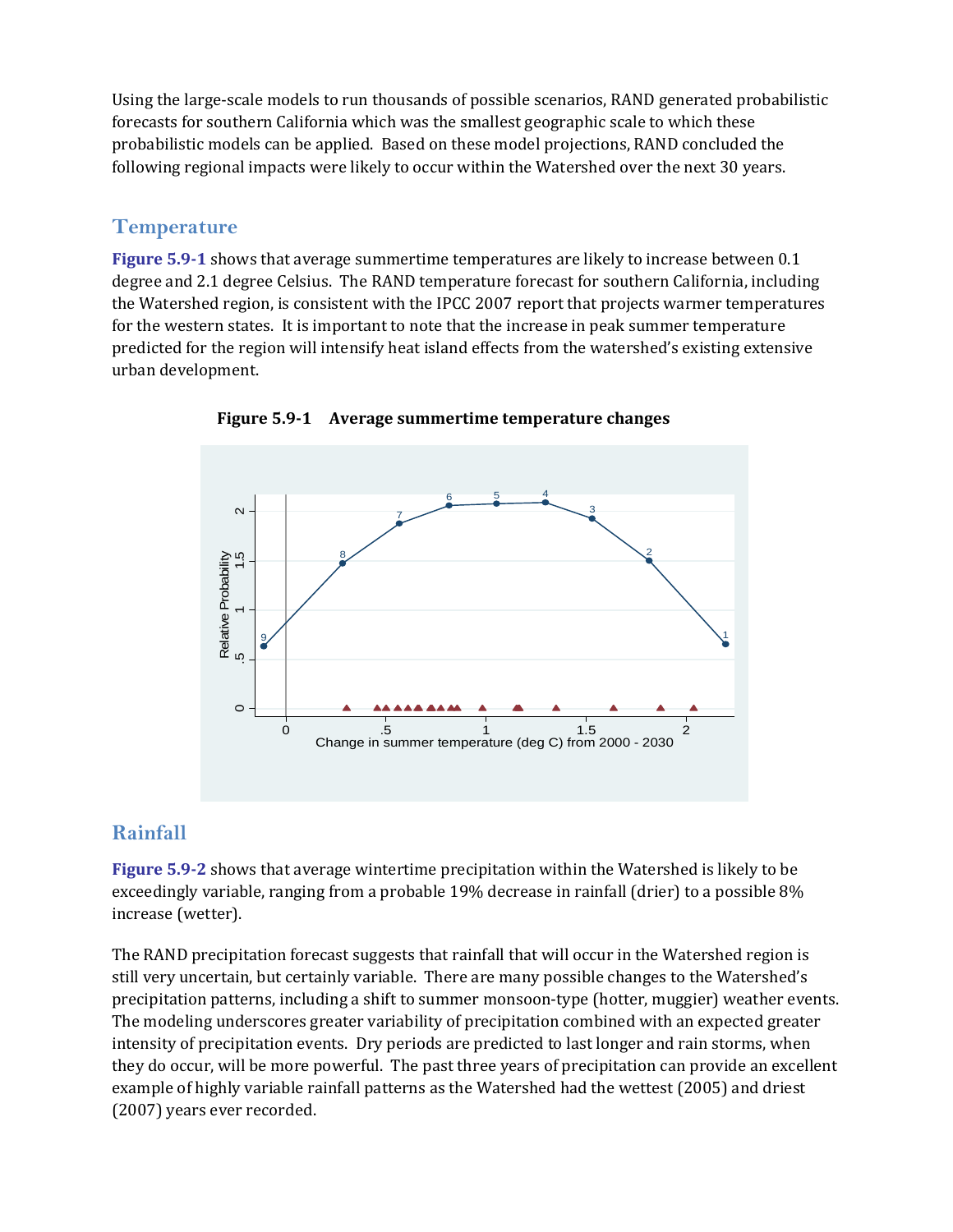**Figure 5.9-2 Average wintertime precipitation within the Watershed** 



### **Sea Level Rise**

RAND recognized that sea level rises associated with increased temperature scenarios shown in the models would increase sea level along the Orange County Coast between 22 and 35 inches.

Actual sea level rises have varied among locations. However, over the past 100 years, sea levels already have risen about seven inches along the California coast. If greenhouse gases and temperatures continue to rise, the ocean could rise an additional 22 to 35 inches by the end of the century. There are implications for coast development and for the provision of groundwater from coastal aquifers.iv

# **Implications of Climate Change for the Watershed**

#### **Warmer Temperatures**

#### *Increased Evaporation and Transpiration, Increased Water Needs*

Overall, higher temperatures will increase levels of evaporation and transpiration, which in turn, increases water demand, primarily for outdoor irrigation. As needs for irrigation water increase, there also may be increasing needs for environmental water, and a greater potential for conflict and competition between these uses.

**Figure 5.93** shows the maximum average temperatures for San Bernardino County, Riverside County, and Orange County from the 1960s through the 1990s.v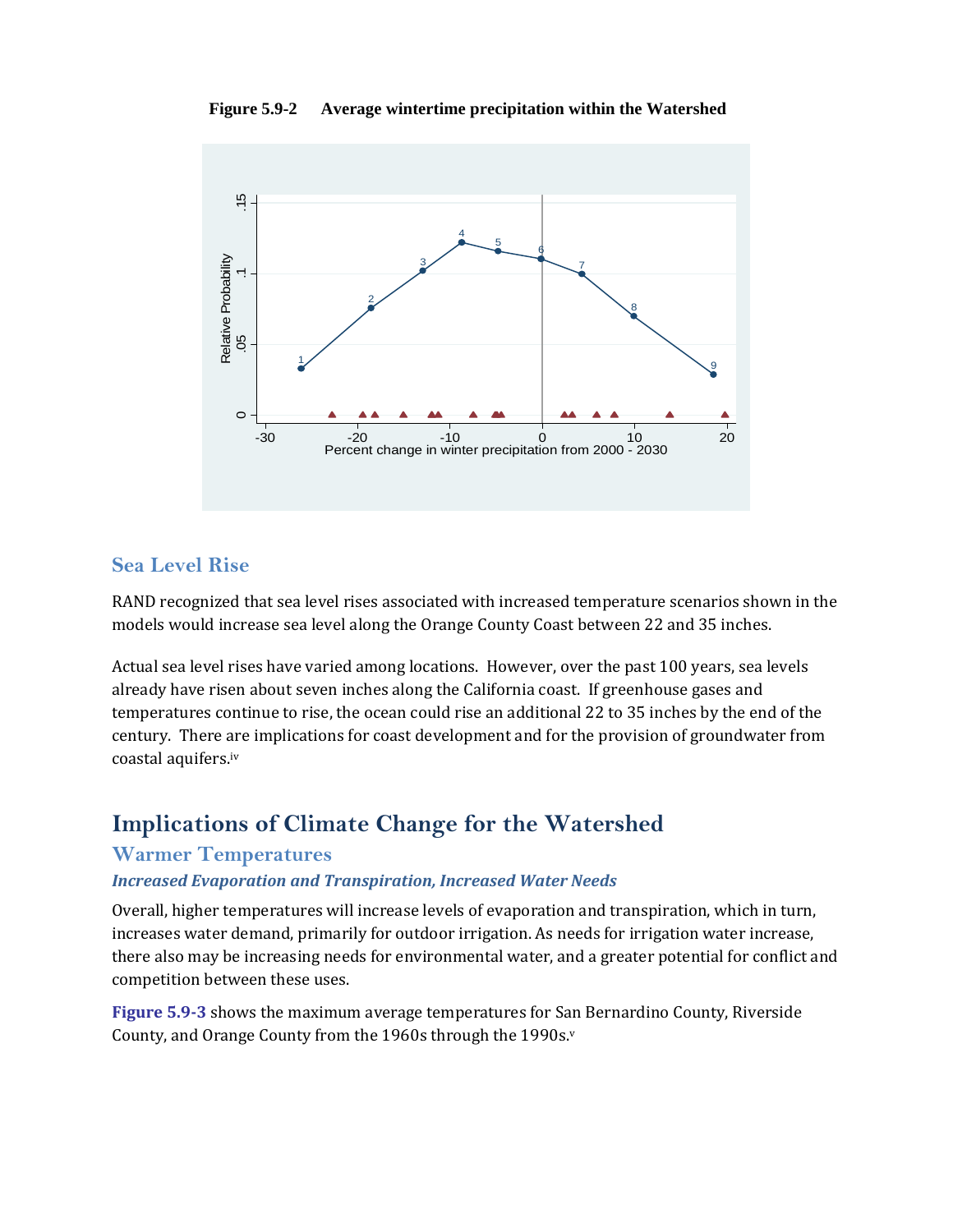

**Figure 5.9-3 Maximum average temperature in Watershed region** 

*Heat waves are likely to be longer, hotter and more frequent; intensifying wildfire risks and increasing summer peak energy demands*

The RAND prediction that summer peak temperatures will increase in the Watershed is a major impact, as it exacerbates a heat island effect that already takes place in developed areas that have minimal vegetation (roof tops, roads) to reduce the concentrated heat. The higher temperatures will exacerbate wildfire concerns by drying out vegetation earlier in the year and increase the potential for extreme wildfire events, especially during annual Santa Ana wind conditions.

Rising temperatures will cause an increase in energy demand, particularly electric cooling demand. However, reduced energy supply reliability is a likely result of the rise in temperature. The lack of snow pack, which usually leads to lower reservoir levels, may reduce hydroelectric power production.

#### *Air quality will be diminished, especially during summer peak temperatures*

Southern California already has poor air quality, especially during hot summer months when smog, ozone, and other air pollutants tend to concentrate. The expected increase in summer peak temperatures due to climate change will intensify these problems and create a larger impact on sensitive populations (e.g., young, elderly, and poor) within the Watershed.

#### *Temperature of interior stream, ponds and lakes will increase, creating water quality problems and causing environmental stress for Watershed biota.*

Increased temperature can impact water quality several ways. First, warmer water is unable to hold as much dissolved oxygen (DO) as cooler water. This DO is essential for fish and macroinvertebrates that do not breathe at the surface of the water. At times when DO levels decrease, native fish congregate in the deeper cooler areas of a lake or stream. In these areas, they are more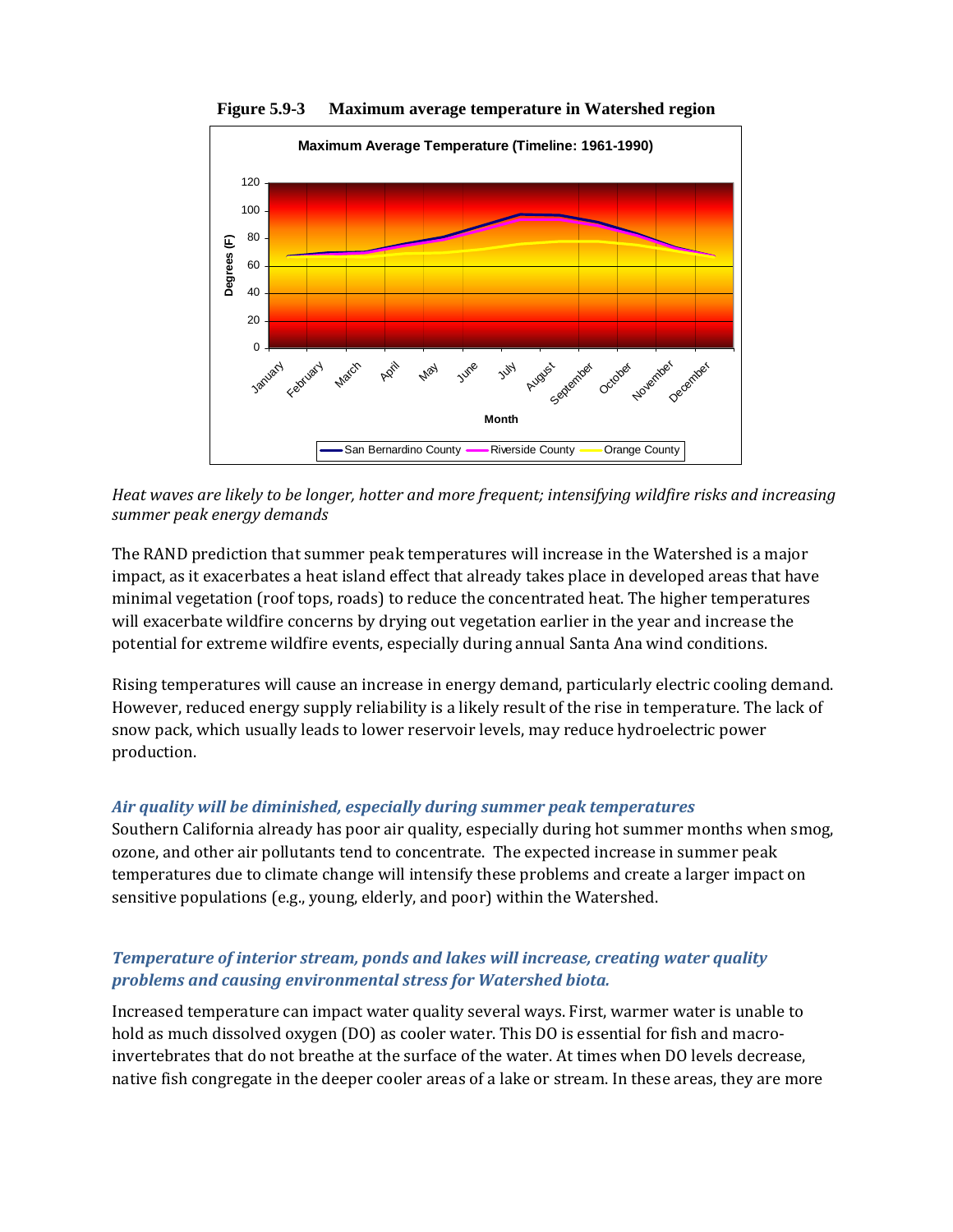susceptible to imported predators such as bass. Where areas of cooler water are not available, the fish become physiologically stressed resulting in reduced survival and decreased fecundity. Increases in water temperature also increase the growth of algae. While algal growth is natural in healthy ecosystems, excessive growth can further decrease DO and produce serious water quality impacts.

#### *Statewide increase in temperature impacts available imported water supplies*

A significant portion of the water currently used within the Watershed is imported into the region either from the Colorado River or from northern California via the SWP. The greatest volume of water imported into the region arrives from northern California, and those deliveries are dependent of the snowpack in the Sierra Nevada Mountains. Decreased snowfall related to climate change or a change from snow to rain, which often flows down the mountains too rapidly to collect, can have significant impacts on the availability of water in southern California.

In the northern part of the State, since rainfall occurs over a short seasonal interval, California's water infrastructure is dependent on the build-up of snow in the mountains of the Sierra Nevadas. Snow acts as a natural reservoir by releasing water into streams and man‐made reservoirs after winter and early spring rains and snowfall have ceased.

Warmer temperatures may cause rivers to carry a heavier flow during wet months, possibly triggering floods. During summer months, river flows would be reduced, resulting in water shortages that could affect agricultural areas. **Figure 5.94** depicts the average rainfall, in inches, for San Bernardino, Riverside, and Orange Counties during 1931‐1995.



**Figure 5.9-4 Average rainfall for San Bernardino, Riverside & Orange Counties during 1931-1995**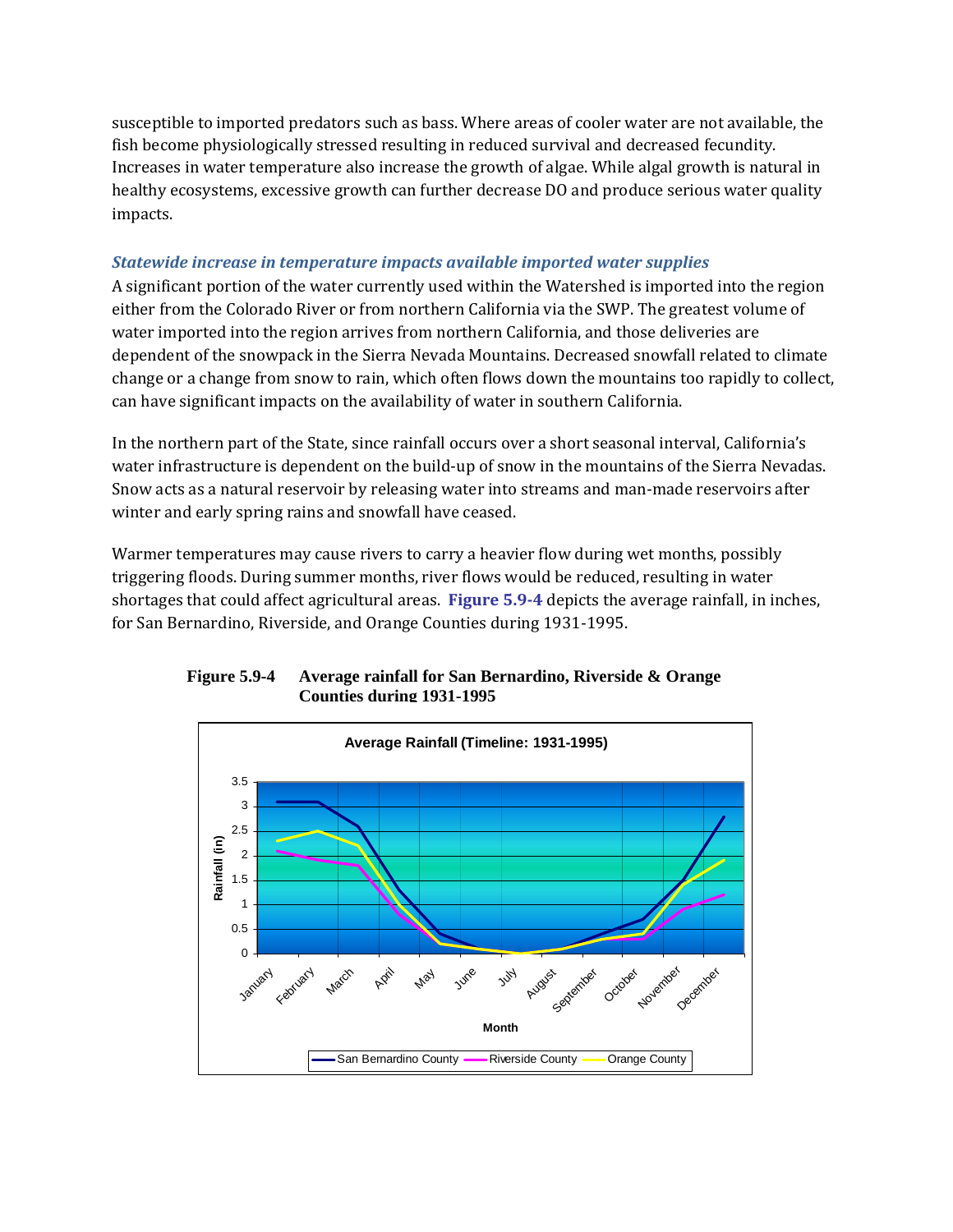## **Snowpack and Streamflows**

"In the West, streamflow is often strongly influenced by runoff from melting winter snowpacks. Streamflow is characterized by timing, magnitude, frequency, and duration of water flows, all of which are affected by climate change…Recent studies indicate that changes have already occurred in snowmelt and spring runoff throughout the western region of North America." (NRDC)

No matter what amount of precipitation California ends up with, an increase in temperature will result in a reduction in snowpack. This, in turn, will adversely affect the runoff that the California water supply has become so dependent upon. One study projected that snow levels will retreat 500 feet in elevation in California for every rise of one degree Celsius.vi The United States Geological Survey (USGS) has observed "that flows in many western streams arrive a week to almost three weeks earlier than they did in the middle of the 20th Century."vii For example, (**Figure 5.95**) one study shows that the Sacramento and San Joaquin Rivers have declining flows during the critical April to July period, over the last century. Any and all of these changes will affect the water supply, flood control management, and could cause major erosion which would lead to fires and major health hazards.viii

#### **Figure 5.95 Evolution of average annual snow water equivalent as a percentage of average 19952005 values**



Source: Knowles, N. and Dan Cayan. Potential effects of global warming on the Sacramento/San Joaquin Watershed and the San Francisco estuary. September 28, 2002. Geophysical Research Letters. Vol. 29, No. 18.

A study by the Pacific Institute showed that rising temperatures will affect snowfall patterns, as well as the timing and rate of snowmelt. **Figure 5.96** shows hypothetical changes in hydrographs that can be expected with changing snow dynamics in the Sierra Nevada.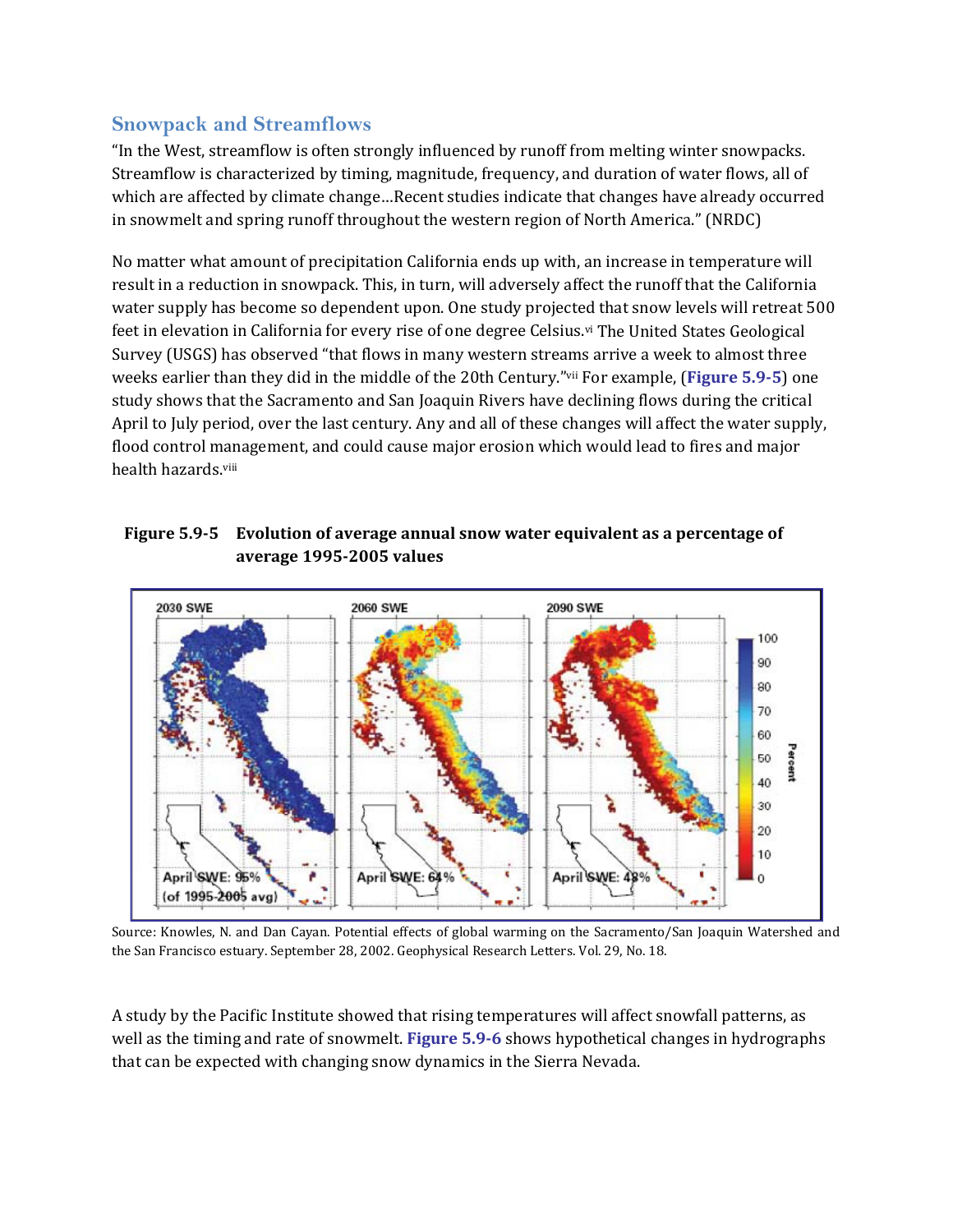



Warming-induced change in the timing of streamflow, including both the intensity and timing of peak flows, is quickly becoming a reality. As temperatures rise, a declining proportion of total precipitation falls as snow, more winter runoff occurs, and remaining snow melts sooner and faster in spring (see, for example, Gleick, 1986, 1987a,b; Lettenmaier and Gan, 1990; Nash and Gleick, 1991b; Miller *et al.,* 1999; Knowles and Cayan, 2002; VanRheenen *et al.*, in press). In some basins, spring peak runoff may increase; in others, runoff volumes may significantly shift to winter months. Shifts in runoff timing in snowmelt‐fed basins are consistent in all studies that considered daily or monthly runoff. These studies show with very high confidence that increases in winter runoff, decreases in spring and summer runoff, and higher peak flows will occur in such basins as temperatures and hence, both snowline and melt rates, rise.

**Figure 5.97** depicts the historical trend in seasonal runoff for the Sacramento River. The decreasing percentage of runoff indicates an earlier melting seasonal snowpack.



**Figure 5.97 Sacramento River runoff in percent of Water Year runoff**

Water Year (October 1 - September 30)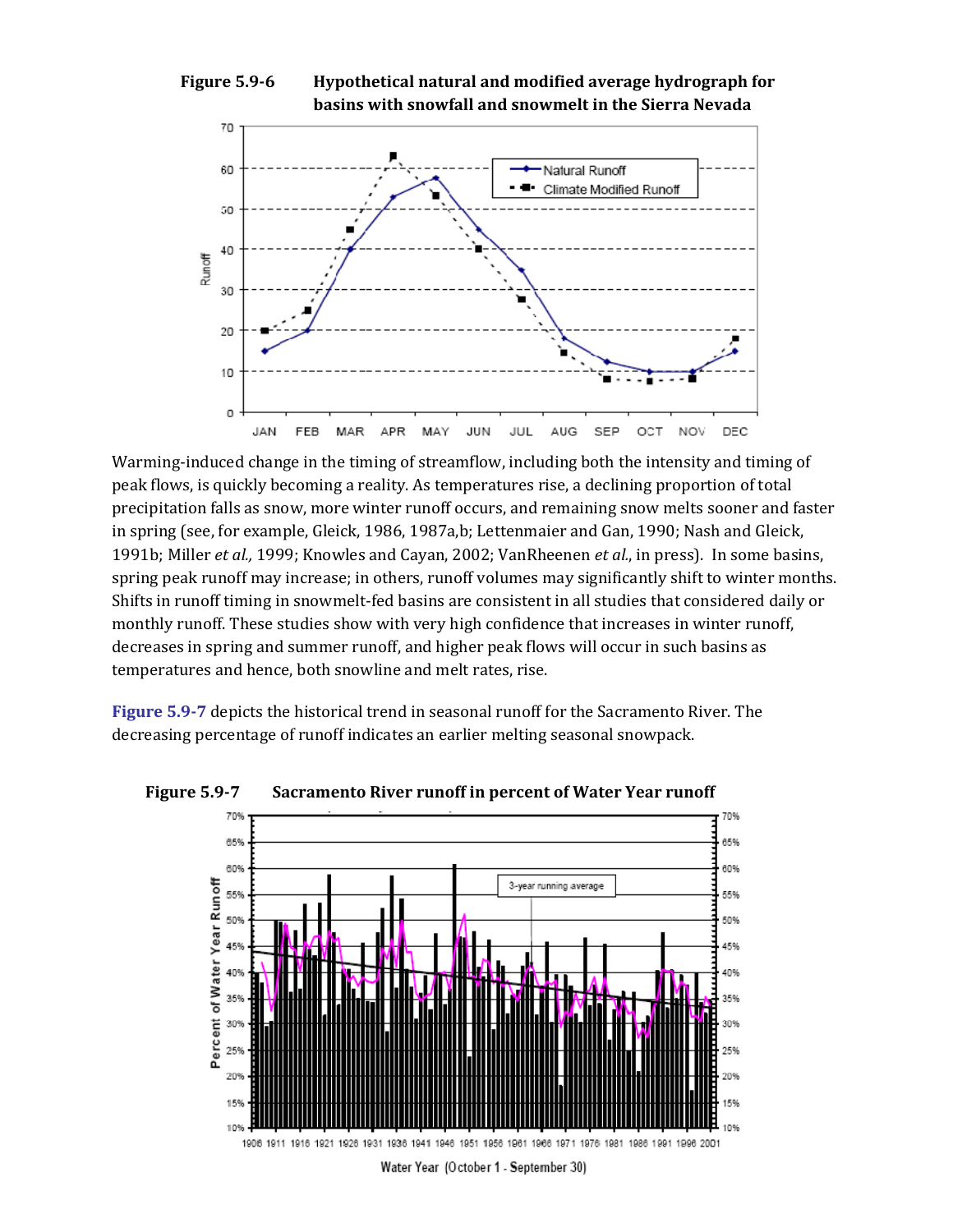#### *Increased flood risk and reduced ability for groundwater replenishment*

As temperatures warm, more rain than snow falls at higher elevations. In areas that do have snowpack, melting occurs sooner. In the Watershed, this would increase peak flows after winter storms making rainfall more difficult to capture. This scenario could be more severe in El Niño years, which generally feature warmer winters and produce higher amounts of precipitation. Further, climate model studies performed in the last few years indicate that additional levels of carbon dioxide will lead to fewer, but more potent storms as has been the case in the last 50 years.ix These intensified storms produce intense run‐off (flash‐flood type storms) that do not have the necessary time for groundwater replenishment. Intensifying storms combined with the booming population growth in the Watershed region (increased paved land) will only reduce groundwater replenishment even more.

#### *Increased risk to local supplies*

Local water supplies are much more reliable than imported supplies, but also will be affected by a changing climate. Increased temperatures, uncertain precipitation patterns, reduced groundwater replenishment, and possible sea‐water intrusion are all realistic scenarios that may decrease the reliability of local resources. Local water supplies may consist of surface water, groundwater, recycled water, and desalinated water.

The reliability of surface water can be affected by increased evaporation, changes in precipitation, changes in stormwater run‐off, and degrading water quality. These issues also may have a direct impact on groundwater supplies. Rising sea level associated with climate change may increase salt water intrusion into the Orange County groundwater basins, necessitating expensive measures to protect the basins. Continuous replenishment of groundwater is necessary to keep that barrier between the sea water and the coast's fresh water aquifers.

#### *Decreased water quality*

Water quality depends on a wide range of variables, including temperature, flow, run‐off rates and timing, and the ability of watersheds to assimilate pollutants. Changes in stormflows will have direct water quality impacts. Higher winter flows could reduce pollutant concentrations or increase erosion of land surfaces and stream channels, leading to higher sediment, chemical, and nutrient loads in rivers. Lower summer flows could reduce DO concentrations, reduce dilution of pollutants, and increase zones with high temperatures (Eheart *et al.*, 1999).

#### *Increased wildfire risk*

Ecosystems in the West are dependent upon fire to maintain the region's unique ecology. However, a study conducted by the American Water Works Association (AWWA) emphasized that whether or not fire is an ecological benefit or a threat to society, it has a serious impact on water supply in terms of both reduced water quality and possible storage capacity, due to sedimentation.<sup>x</sup> Recent research at Scripps Institute suggests that there are two primary ways that climate change will increase fire risk. The first is varying periods of increased precipitation followed by sustained drought creates high fire‐risk fire conditions. And second, higher temperatures reduce moisture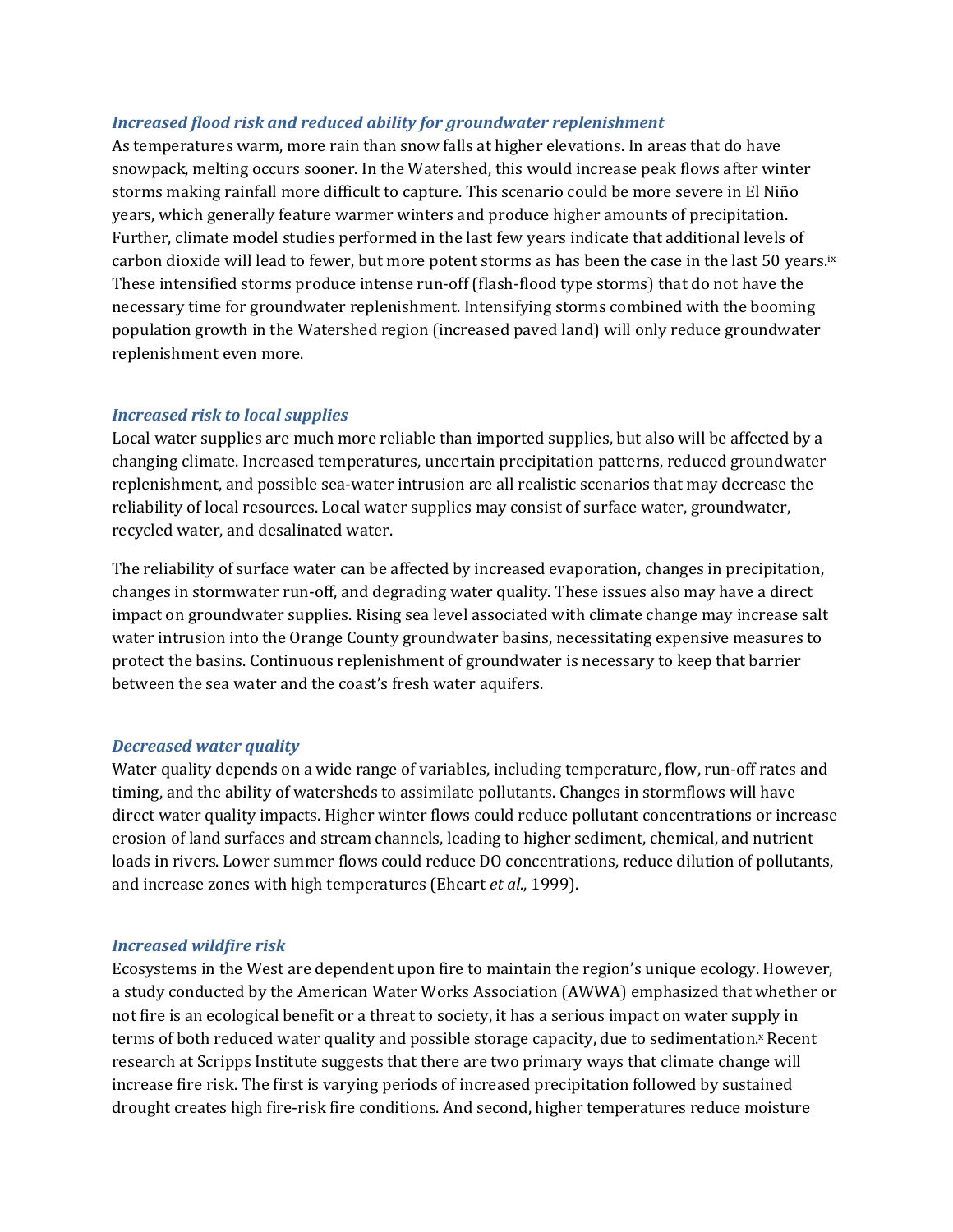levels in soils drying vegetation and creating increased fire risk. A combination of bark beetle infestation and a prolonged drought resulted in extremely severe fire conditions in 2003. According to historical tree‐ring analysis, patterns of one or more wet El Niño years followed by a dry La Niña year produces a higher risk of wildfires, in the southwest.xi

# **Management Strategies for a Changing Climate**

In order to mitigate green house gas emissions and increase the watershed's ability to adapt to climate change, several strategies and adaptation actions that water managers can take were developed.

**Understand that the Past is Not the Future:** Resource management planners, including water agencies, have traditionally planned for the future assuming that historical weather patterns will persist without change into the future. Planning within the Watershed must include consideration of the potential impacts of climate change, such as reduced precipitation, more intense storm patterns, increased flooding, reduced snow pack decreasing the reliability of imported water, greater evaporation of surface water, sea level rise and associated impacts on coastal groundwater basins, and increased stress on natural habitats.

**Develop Watershedwide Programs:** Time, money and water can be saved through coordinated program implementation within the Watershed. Changing management strategies to meet a changing climate will require that all interests work together to ensure that there are no unintended consequences of our actions. Already, such work has been done in developing regional water management plans and in the development of Basin Plans that feature salt and nitrogen management. The OWOW process continues this effort and considers all stakeholder communities dependent on water.

**Incorporate Climate Considerations into Land Use Planning:** The development of Smart Growth Communities, the implementation of LID, and improved water efficiency standards will play a significant role in helping the Watershed to adapt to climate change impacts.

**Factor in Flood and Fire Management in Planning Decisions:** The steep mountains and alluvial flood plans of the Watershed, combined with its historical proclivity towards intense storm events, makes the region more vulnerable to climate changed induced flooding and fires, as the intensity of flood and fire events may increase further.

**Protect and Restore Aquatic Ecosystems:** The Watershed has a rich array of biological resources that are critical to the quality of life in the region. Healthy ecosystems are more resistant to climate impacts, and enhancement of these systems provides other benefits including water quality, recreation, and flood protection.

**Make Water Use Efficiency and Local Water Supply Development a Top Priority:** Increased investment in water use efficiency, recycled water, stormwater capture, and groundwater storage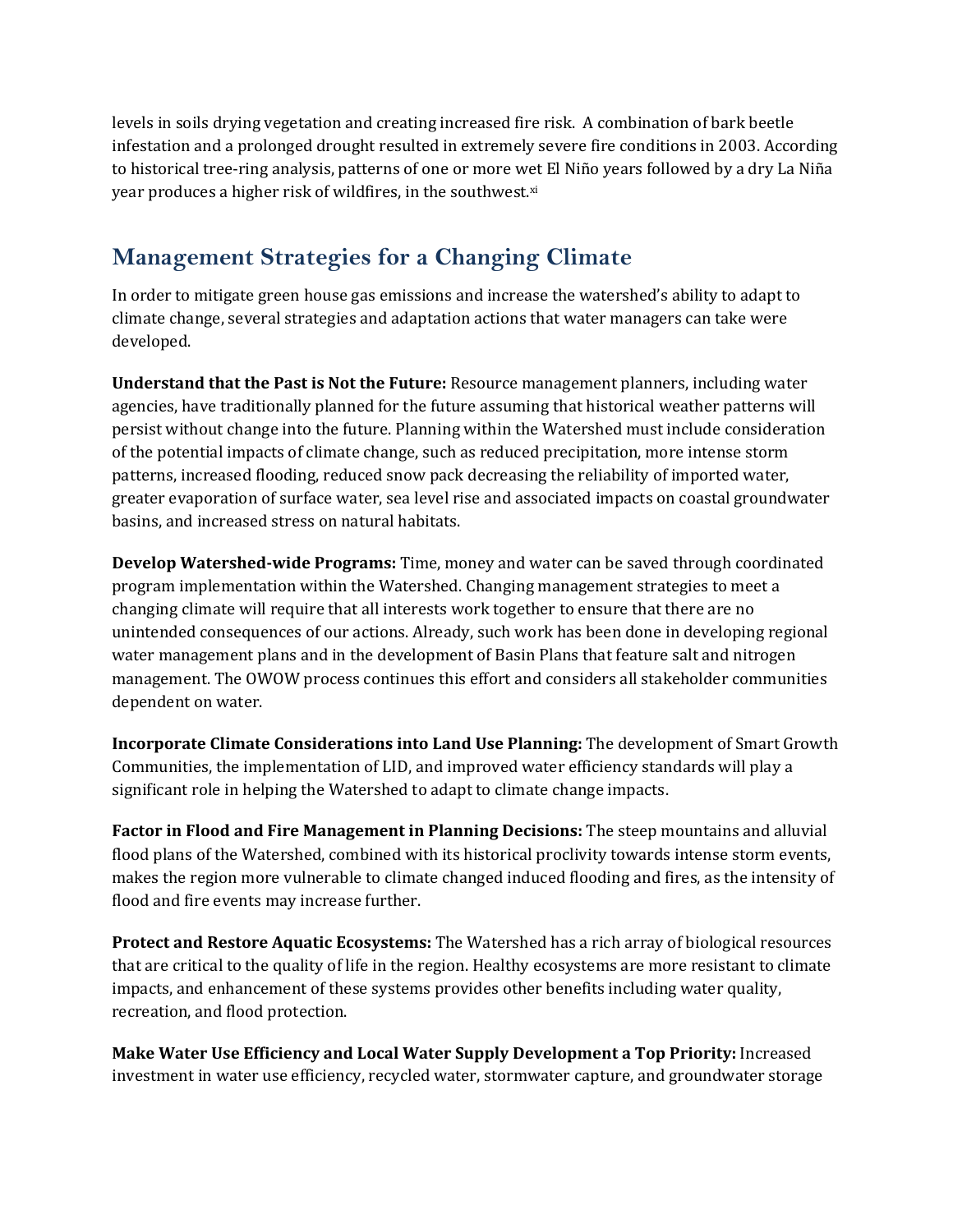are vital to the long‐term reliability of water supplies for the Watershed. Imported water supplies are likely to become much less reliable in the future.

#### **Promote Investment in Renewable Energy, Building Efficiency, and Vehicle Efficiency:**

Transportation, power generation, and heating are primary sources of controllable carbon emissions, and constitute early implementation opportunities for the reduction of greenhouse gases. Wind and solar energy could both become significant sources of renewable energy within the Watershed and numerous projects already are underway. The U.S. Green Building Council has implemented a LEED certification program for green buildings where significant energy savings can be found. There have been several significant LEED projects within the Watershed, but the region lags behind in the implementation of LEED projects. Encouragement of LEED building would result in significant energy savings and an associated reduction in carbon emissions.

**Recognize the Energy Intensity of Water Supplies:** Development of local supplies is acknowledged by the California Air Resources Board as a core adaptation strategy, as well as a way to reduce greenhouse gas emissions under California's Assembly Bill 32 Scoping Plan. A 2008 Study completed by the California Sustainability Alliance on recycled water estimates that energy savings from the use of 100,000 AFY of currently unused tertiary treated recycled water within the Watershed over the next five years would reduce energy usage by 340,000 MWh/year and achieve an annual reduction of 129,000 tons of carbon dioxide.

In 2006, the California Energy Commission released a report, Refining Estimates of Water Related Energy Use in California, in which they concluded that water supply/conveyance is the most energy intensive source of water, with imported water supplies in southern California requiring almost five times the energy than water supplied to northern California (average 3200 kWh/AF in southern California versus 700 KWh/AF in northern California). Clearly, development of local supply could yield enormous carbon savings.

The California Governor recently issued an Executive Order calling for a 25% reduction in greenhouse gas emissions (from 1990 levels) by 2020. In the same year, the California legislature passed Assembly Bill 32, the Global Warming Solutions Act, which provides for the development of mandatory reporting requirements, greenhouse gas emission targets, and a cap and trade system for achieving the Governor's greenhouse gas emissions goal. The California Air Resources Board is responsible for the development of an implementation plan and adoption of regulatory requirements that will achieve the greenhouse gas reduction goal. In December 2008, the Air Resources Board adopted a scoping plan that lays out the programs that will become requirements statewide.

With emissions currently at 492 metric tons of greenhouse gases annually, California is the second largest emitter in the United States and about the twelfth largest in the world. Reducing California's "carbon footprint" to meet the Assembly Bill 32 goals will require approximately a 29% cut in emissions below the 2020 levels the state's current trajectory would produce.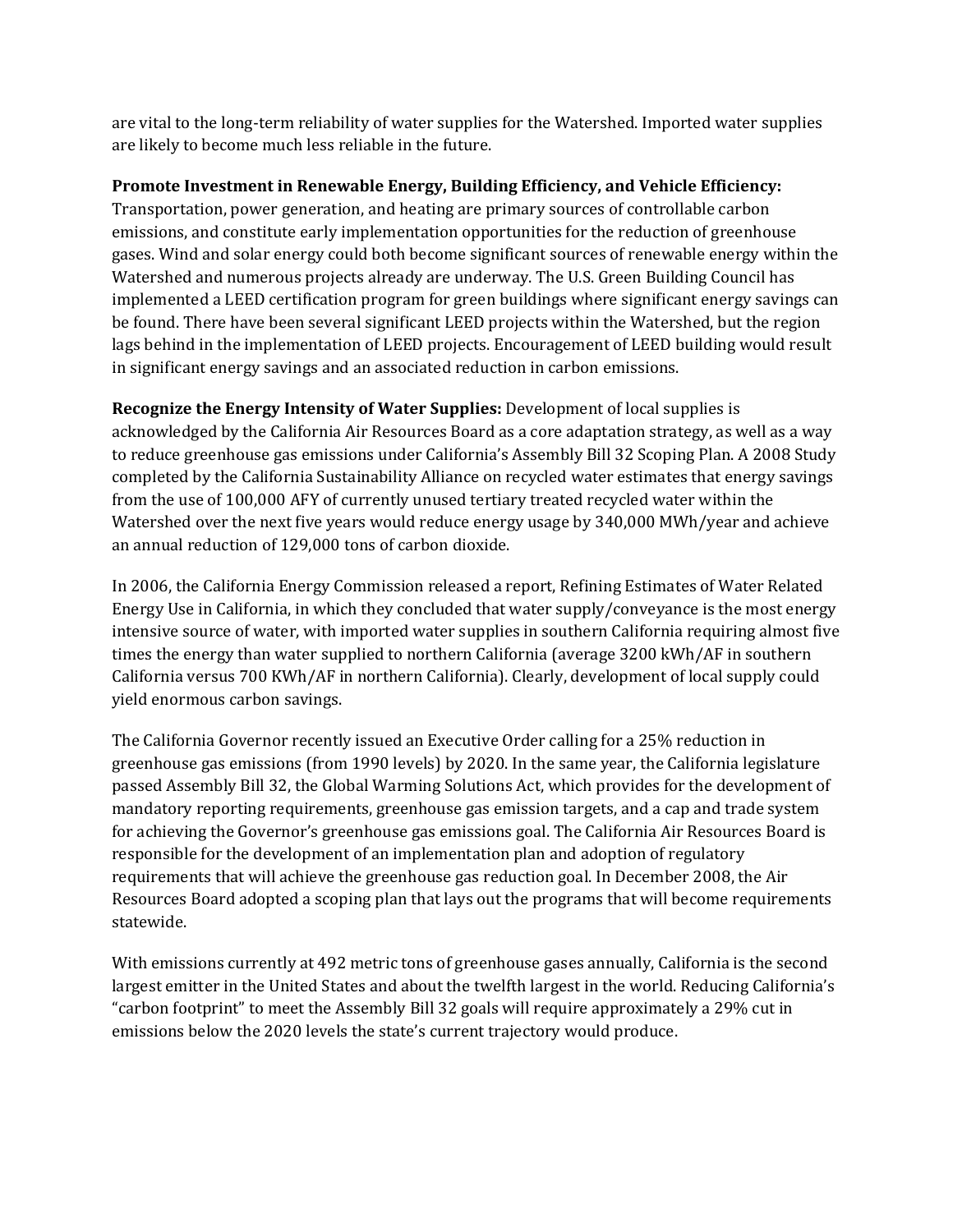**Increase Public Education:** An understanding of the impacts of climate change on the Watershed and California is critical to making the informed choices for water management, land use, ecosystem protection, and infrastructure investments.

**Perform Carbon Footprint Assessment and Use the Tool to Identify Additional Opportunities for Reducing Carbon Emissions:** A carbon footprint is a measure of the impact human activities have on the environment in terms of the amount of green house gases produced, measured in units of carbon dioxide. The measure is usually expressed as tons of carbon dioxide equivalent. Carbon dioxide accounts for about 84% of human‐caused greenhouse gas emissions in California, with methane, nitrous oxide, hydroflorocarbons, sulfur hexafluoride, and perflorocarbons contributing the remainder of the gases.

The California Climate Action Registry provides criteria for measuring carbon emissions from water, wastewater, local government, industry, and other sectors. Carbon emission accounting is expected to be one of the primary tools that the State of California will use to measure progress towards its greenhouse gas emission reduction goals. **(Annual Emissions Report)**. This Report can be found in the Appendices.

EMWD recently has completed an excellent carbon footprint analysis for their facilities that can be a model for others to complete a similar analysis.

## **Current Implementation**

Recognizing the importance of climate change to IRWM planning, assessment and implementation of the plan, climate change was included among the criteria approved by the OWOW Steering Committee for priority ranking of projects submitted to implement the OWOW plan and in the Call for Projects information form. The Call for Projects information form included a requirement that all projects provide data to describe how effectively the proposed project would reduce greenhouse gas emissions from water management activities. The projects were then given a performance measure to determine how effectively this criteria was addressed which in turn was used as part of the criteria to rank projects.

To assure that climate change implementation is addressed, the project proponent for all projects funded under the Prop 84 IRWM Implementation grant program as well as other projects funded by this process will be required to track the effectiveness and performance of the project greenhouse gas emissions during and after implementation or construction.

As a part of climate action registration, SAWPA has joined the California Climate Action Registry (CCAR) which is now operated by the non‐profit national organization, Climate Action Registry (CAR). Further, we have encouraged all our partner agencies to do the same in the Santa Ana River watershed.

To stay current with developments, SAWPA has closely tracked the developments under State legislation dealing with climate change as it relates to IRWM planning efforts. Staff has analyzed the legislation and policy context of Executive Order S‐3‐05 and the California Global Warming Solutions Act of 2006 (AB 32), Senate Bill 97, and EO S‐13‐18. Further, the following publications